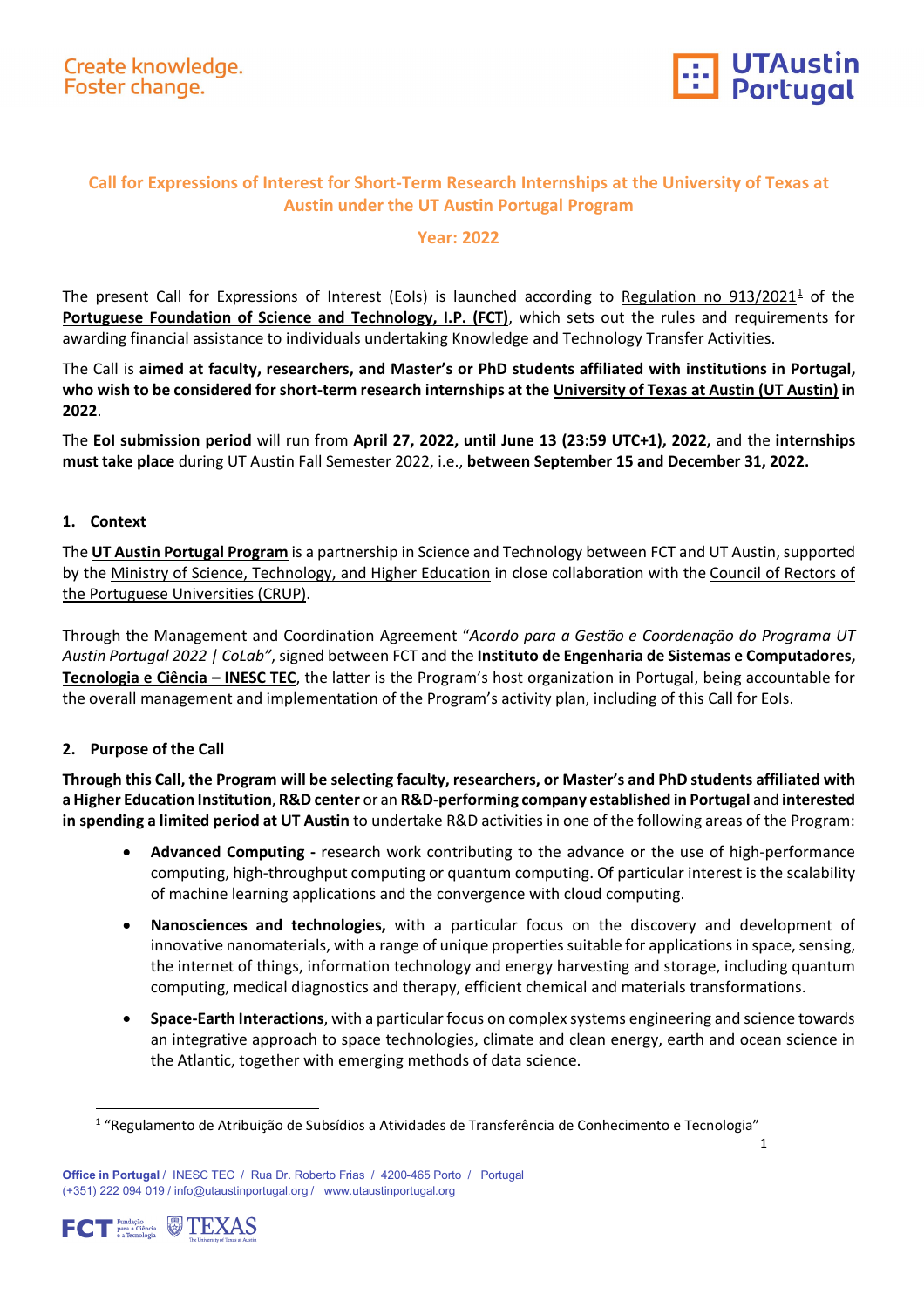

• **Medical Physics,** covering collaborative research work that contributes to the application of concepts and methods of physics to the advancement of newly emerging cancer therapies, in particular, proton beam therapy.

### **3. Objectives and Duration of the Short-Term Research Internships at UT Austin**

Applicants admitted to the scheme will benefit from an immersive experience in UT Austin's ecosystem to explore and develop institutional/faculty/departmental-level collaborations, engage in interdisciplinary and collaborative research with scientific peers and acquire and transfer new knowledge.

In Medical Physics, internships may also be organized at **The University of Texas [MD Anderson Cancer Center](https://www.mdanderson.org/)** (MDACC). However, effective approval of these internships is pending staff availability at MDACC to supervise selected applicants ("interns") under this Call.

Internships must last from **two months (minimum) to three months (maximum)** and must **not extend beyond December 31, 2022**.

### **4. Beneficiaries and Eligibility Rules**

To be eligible for internships, **applicants must comply with the following criteria at the time of submission of their EoIs** and **throughout their stay at UT Austin**:

- a) Hold Portuguese nationality or, in the case of non-Portuguese citizens, have permanent residence in Portugal;
- b) Hold a Master's or Doctoral degree or, if not, be enrolled in a Master's or Doctoral Program in Portugal;
- c) Be affiliated with a research institution, university or R&D-performing company established in Portugal;

Applicants who do not meet the required criteria for EoI submission and fail to submit any of the mandatory documents listed in section **["Application Procedure and Deadline | Mandatory Documents"](#page-3-0)** of this announcement will be ruled ineligible. Their EoIs will not be evaluated.

By the time the placements commence, **interns must also be allocated to the exchange under a scheme of exclusive dedication**. Nevertheless, the Program is not in a position to prevent the affiliation organization of an admitted candidate from providing them with financial assistance in addition to the allowance received through the Program.

It is the participants' sole responsibility to check and notify the UT Austin Portugal Program about potential conflicting issues concerning their full-time participation in the exchange and the receiving of other funds prior to signing a contract with the Program. The same holds true for any changes in the mandatory requirements for which the applicants were ruled eligible at EoI submission.

**Failure to comply with the eligibility rules may result in the non-allocation or cancellation of the financial assistance foreseen under this Call.**

**5. Identification of Hosts at UT Austin**

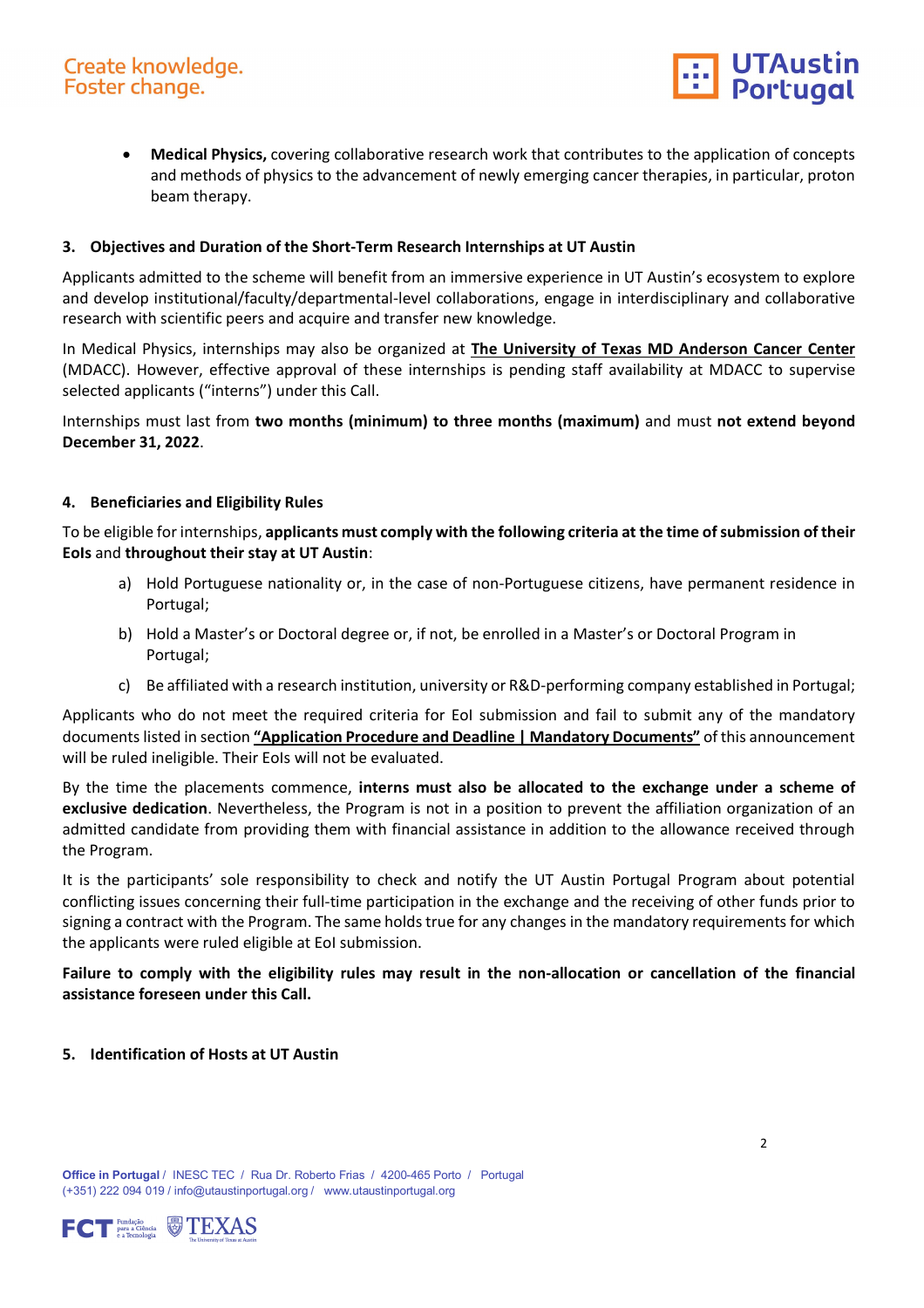# Create knowledge. Foster change.



Before EoI submission, **applicants must have identified at least one UT Austin faculty staff who could act as their scientific host during their stay at UT Austin**. Therefore, applicants are encouraged to proactively look for potential hosts at UT Austin and contact them in advance.

**In the area of Advanced Computing, potential hosts can also be affiliated with the Texas Advanced Computing Center (TACC).** 

**With regard to Medical Physics, applicants may search for a potential host not only on UT Austin's faculty directory but also on MDACC's staff directory. However, internships at MDACC are pending staff availability to host interns under this Call.**

- UT Austin's faculty directory can be found [here](https://www.utexas.edu/faculty-and-staff-resources) Academics tab
- TACC's staff directory can be found [here](https://www.tacc.utexas.edu/about/directory;jsessionid=2D8A779EAD843CFD540435F0A145A232)
- MDACC's staff directory can be found [here](https://faculty.mdanderson.org/)

The Program is also available to assist candidates in this search through one of the following contacts:

- **Marco Bravo** | UT Austin Portugal UT Austin Office [\(bravo@austin.utexas.edu\)](mailto:bravo@austin.utexas.edu);
- **Andreia Passos** | UT Austin Portugal PT Office [\(andreia.passos@utaustinportugal.org\)](mailto:andreia.passos@utaustinportugal.org).

### **6. Financial Support to Admitted Applicants**

The support provided to admitted applicants will take the form of a **mobility allowance** for the duration of the exchange. Additionally, regardless of their degree, **selected applicants will be reimbursed for health insurance they must take out for the period of their stay at UT Austin. Master's and PhD students will also be entitled to receive a travel allowance.** 

**Admitted applicants will be given the status of** *External Researcher* **by INESC TEC** and **sign a contract with the latter that specifies, among other aspects, the components of such support:**

- 1) Monthly allowance (for all admitted applicants):
	- For beneficiaries with a PhD degree: 2500 euros
	- For beneficiaries with a Master's or Bachelor's Degree: 1950 euros
- 2) One-off Travel allowance: 600 euros (only for Master's and PhD students)
- 3) Health Insurance: up to 500 euros (for all admitted applicants)
- 4) Personal Accident insurance, extendable to the USA during the mobility period, according to INESC TEC's plan (for all admitted applicants).

The financial support may be used to cover travel and living expenses during the internship period. All reservations and payments to cover travel expenses (airplane ticket, train ticket, taxi, etc.) and expenditures for accommodation, meals, and transportation will be made directly by the participant. There is no need for the presentation of receipts, and the participant will support all the expenses above the amount of the mobility allowance.

As for health insurance, admitted applicants will be reimbursed by the Program - through INESC TEC - according to predefined amounts after submitting the respective reimbursement form to the Program no later than 30 days after their internships.

**Office in Portugal** / INESC TEC / Rua Dr. Roberto Frias / 4200-465 Porto / Portugal (+351) 222 094 019 / info@utaustinportugal.org / [www.utaustinportugal.org](http://www.utaustinportugal.org/)

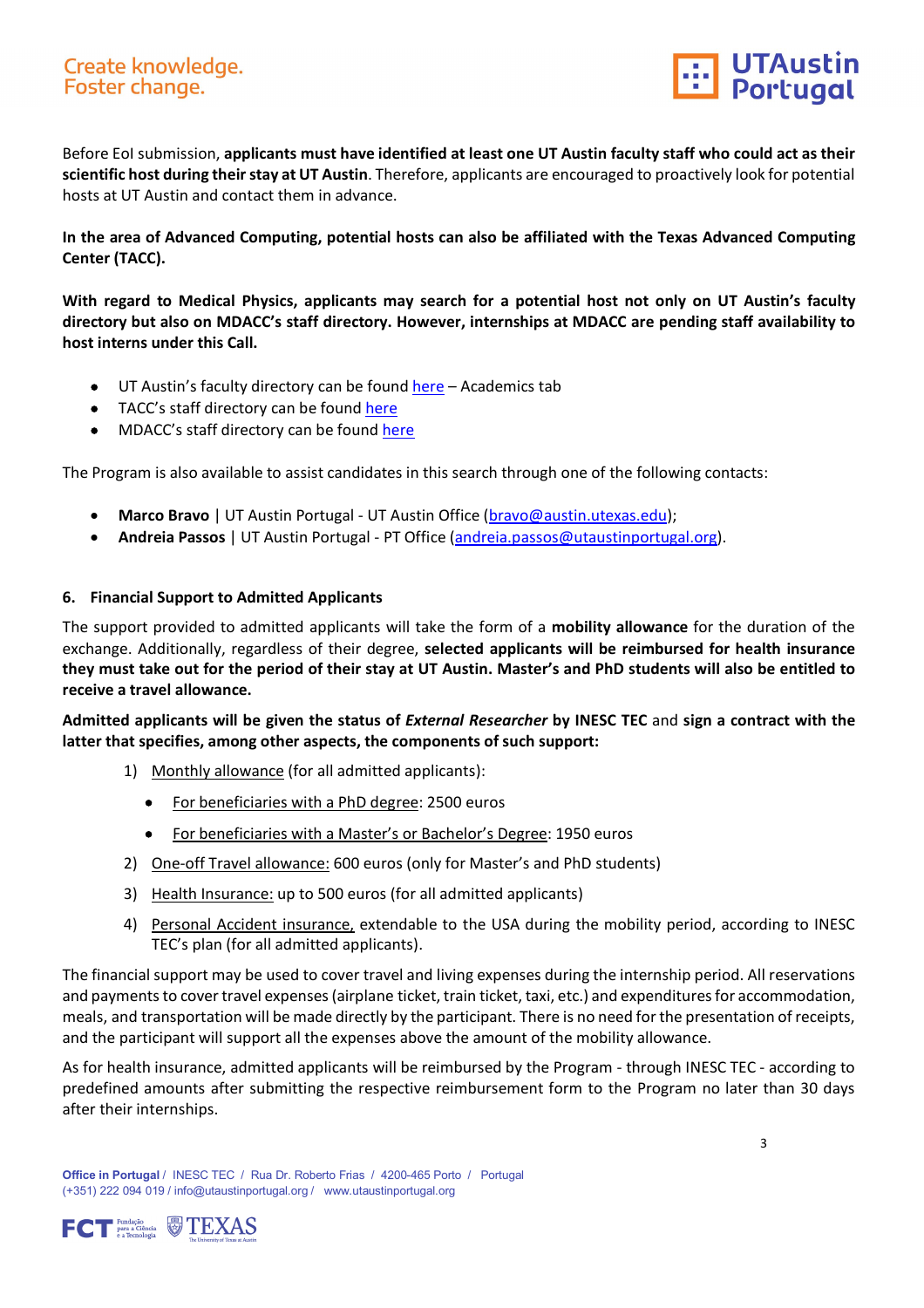

### **7. Application Procedure and Deadline:**

### <span id="page-3-0"></span>**Mandatory Documents:**

To apply for an internship, applicants must fill out this **[online application form](https://survey.inesctec.pt/index.php/938867?lang=en)** with the following documents attached:

- **Detailed Curriculum Vitae**;
- **Statement issued by the applicant's primary affiliation institution/employer or funding entity** authorizing their extended leave if the Program selects them.
- **One-page Motivation Letter**, clearly outlining the applicant's research goals and potential collaboration with UT Austin extending beyond the duration of the internship. Applicants should clearly explain the potential impact of this exchange period on their careers.
- **At least one Recommendation Letter up to a maximum of two.**
- **Highest Degree Certificate**[2](#page-3-1).
- **Evidence of Portuguese Citizenship** (or **Proof of Permanent Residence in Portugal for Foreign Nationals** only).
- **Proof of Enrollment in Master's or PhD. Program in** Portugal (for applicants applying as Master's or PhD Students)

### **Deadline:**

EoIs must be submitted no later than **June 13 (23:59 UTC+1), 2022.**

### **8. Evaluation criteria, selection and notification process**

The evaluation, selection and notification process will be implemented strictly according to Articles 11 and 12 of [Regulation no 913/2021.](https://dre.pt/dre/detalhe/regulamento/913-2021-172872996) Eligible EoIs will be evaluated based on their **scientific curriculum**, **personal motivation** and **reference letter(s)**.

Such **evaluation will be conducted by a panel of three experts connected to the Program**. The panel will always include one Area Director<sup>[3](#page-3-2)</sup> at UT Austin, one Area Director<sup>[4](#page-3-3)</sup> in Portugal and one member of the Program's Board of Directors. The only exception is for the Area of Medical Physics, where the appointed evaluator at UT will be an expert outside of the Program's Governing Bodies.

### **List of Experts that may be mobilized to evaluate the EoIs:**

- **Rui Carlos Oliveira** Co-National Director of the Program (PT), Member of the Board of Directors
- **Marco Bravo** Co-Principal Investigator of the Program at UT Austin (USA), Member of the Board of Directors
- **Andreia Passos**  Executive Director of the Program (PT), Member of the Board of Directors

<span id="page-3-3"></span><span id="page-3-2"></span>**Office in Portugal** / INESC TEC / Rua Dr. Roberto Frias / 4200-465 Porto / Portugal (+351) 222 094 019 / info@utaustinportugal.org / [www.utaustinportugal.org](http://www.utaustinportugal.org/)



-

<span id="page-3-1"></span> $<sup>2</sup>$  For degrees earned from foreign Higher Education Institutions (HEIs), candidates will be required to</sup> present proof of degree recognition by a Portuguese HEI as laid out in Article no. 8 of [Regulation no](https://dre.pt/dre/detalhe/regulamento/913-2021-172872996)  [913/2021.](https://dre.pt/dre/detalhe/regulamento/913-2021-172872996)

<sup>&</sup>lt;sup>3</sup> According to the Scientific Area where the EoI falls

<sup>4</sup> According to the Scientific Area where the EoI falls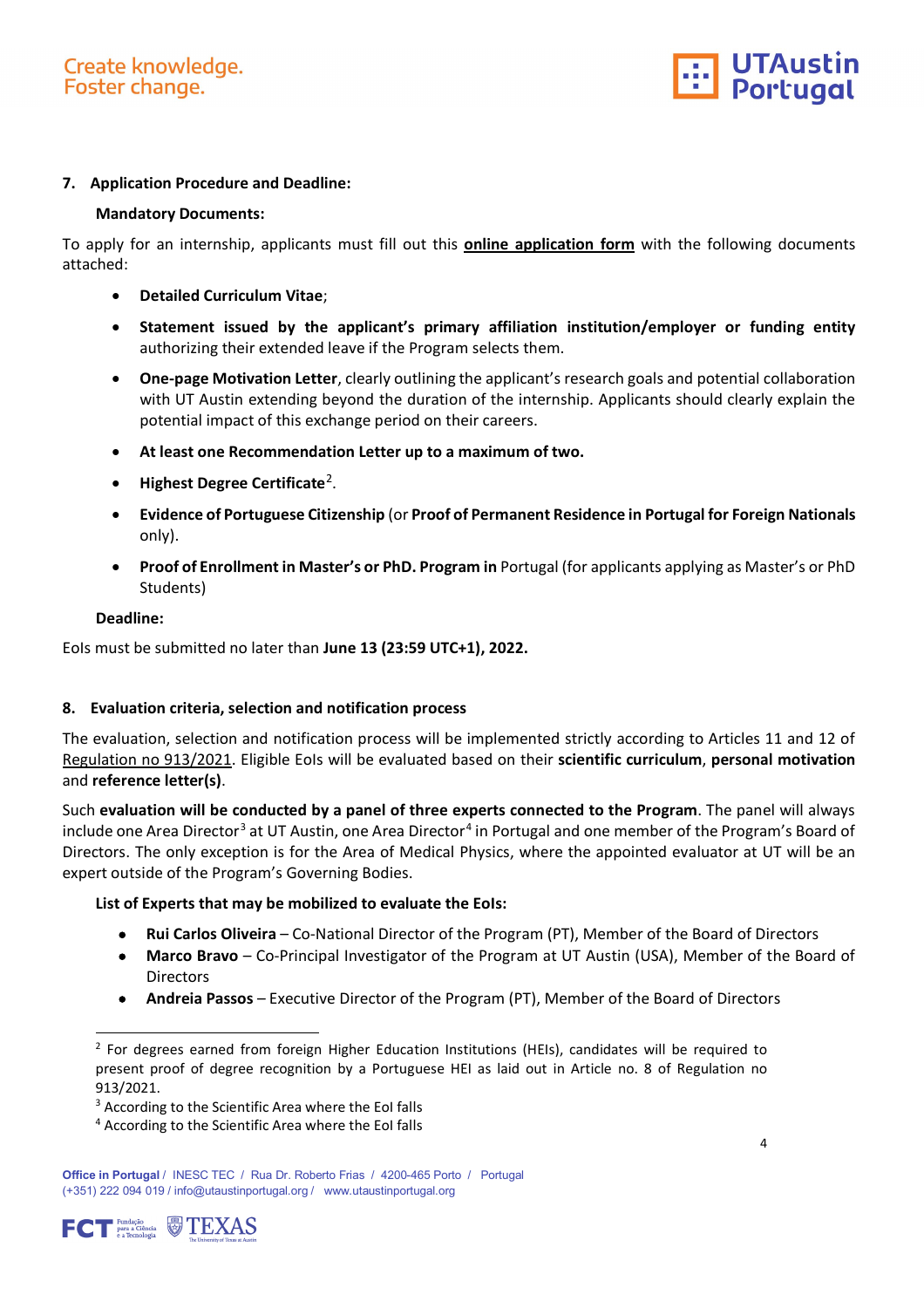## Create knowledge. Foster change.



- **Dan Stanzione** Area Director, Advanced Computing, TACC, UT Austin
- **Brian Korgel** Area Director, Nanotechnologies, UT Austin
- **Patrick Heimbach** Area Director, Space-Earth Interactions, UT Austin
- **Luísa Bastos** Area Director, Space-Earth Interactions, University of Porto, PT
- **Afzal Suleman** Area Director, Space-Earth Interactions, Instituto Superior Técnico, PT
- **Nuno Castro** Area Director, Advanced Computing, LIP & University of Minho, PT
- **Miguel Avillez** Area Director, Advanced Computing, University of Évora, PT
- **Carla Silva** Area Director, Nanotechnologies, CITEVE, PT
- **Paulo Ferreira** Area Director, Nanotechnologies, INL & Instituto Superior Técnico, PT
- **Maria Filomena Botelho** Area Director, Medical Physics, University of Coimbra, PT
- **Rui Henrique**  Area Director, Medical Physics, IPO Porto, PT

During the evaluation process, the panel may need to interview applicants to clarify any information provided through the EoI. Applicants should be available to hold this meeting with the panel or a panel member.

Internships will be indicatively distributed as follows and depending on available funding:

- Nanotechnologies: 4 placements;
- Advanced Computing: 2 placements;
- Space-Earth Interactions: 2 placements
- Medical Physics: 2 placements

Should an Area fail to fulfil its placements, the Program may consider transferring its funds to other Areas.

To be considered for funding, an EoI must achieve an overall qualifying score of 10. Only the EoIs above this threshold will be ranked in descending order, according to their overall score and, thus, entitled to financial support, depending on the availability of funds by area. Applicants are highly recommended to consult the evaluation criteria and scoring method used by the Program **[here](https://drive.inesctec.pt/s/MLaoEg6wFM73H4E)**.

The evaluation process is expected to last up to 2,5 weeks approximately. All applicants will be notified of their final score and whether they will be receiving financial support under this Call. Notification is sent by email with a delivery receipt notification.

## **9. Filing of complaints or appeals after notification of the decision**

Under paragraph 9, Article 11 of [Regulation no 913/2021,](https://dre.pt/dre/detalhe/regulamento/913-2021-172872996) the period for preliminary hearings will be dismissed. Nevertheless, applicants have the right to lodge a complaint or an appeal by at the latest 15 working days after receiving the notification email. Complaints or appeals must be submitted in writing to the Program's Board of Directors [\(leadership@utaustinportugal.org\)](mailto:leadership@utaustinportugal.org).

## **10. Requirements for granting financial support**

For the period of the internships, INESC TEC will confer upon admitted applicants the **status of External Researchers,** whereby they will be subject to INESC TEC's applicable internal policies. Additionally, they **will sign a Financial Assistance Contract with INESC TEC that complies with Article 13 of Regulations [no 913/2021](https://dre.pt/dre/detalhe/regulamento/913-2021-172872996) and will entitle them to receive financial support as laid out in No. 6 of this Announcement**.

**Contract signing and granting of financial support are dependent on admitted candidates providing proof that they still meet the eligibility requirements for which their EoIs were deemed eligible for the selection process.**

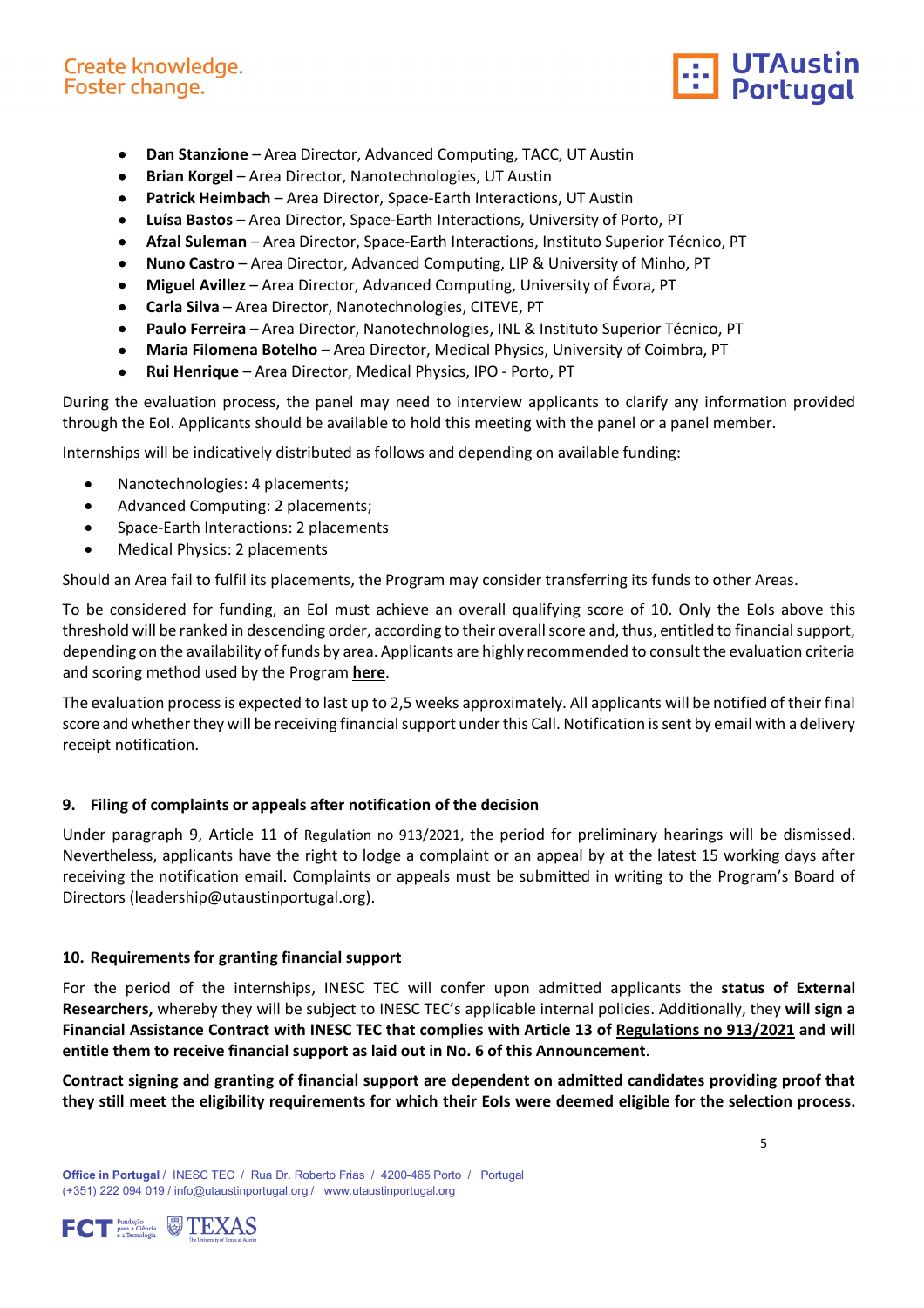

Additionally, they must submit a **statement issued by their primary affiliation institution/employer or funding entity authorizing their extended leave.**

**Internships must take place** during UT Austin Fall Semester 2022, i.e., **between September 15 and December 31, 2022.**

### **11. Financial Assistance Contract**

The Financial Assistance Contract sets out the **rights and duties of admitted applicants**, **INESC TEC and designated supervisors** according to Articles 15, 16, 17, 18 and 19 of **[Regulation no 913/2021.](https://dre.pt/dre/detalhe/regulamento/913-2021-172872996)**

Admitted applicants will sign it before the commencement of the internship at UT Austin to receive an up-front instalment. This instalment will correspond to 50% of the monthly allowance due according to their academic degree at EoI submission, plus a one-off travel allowance if they are still enrolled on a Master's or PhD Program.

INESC TEC will retain a final portion of the total amount granted until interns submit a two-page post-visit report at the end of the mobility scheme.

If admitted candidates fail to comply with any of the requirements established by this Call and **[Regulation no](https://dre.pt/dre/detalhe/regulamento/913-2021-172872996)  [913/2021](https://dre.pt/dre/detalhe/regulamento/913-2021-172872996)**, sanctions will be applied, according to Article 22 of the same regulation.

### **12. Work Plans in Research Exchanges under the UT Austin Portugal Program and Program's Supervision**

Work Plans must underpin all internships supported through this mobility scheme. Before an internship starts, the host at UT Austin should meet with the admitted candidate to discuss both parties' expectations regarding the work plan and its outcomes. The host should devise a realistic work plan and share it with the admitted candidate and the Program - through INESC TEC - ahead of the internship.

Work plans must:

- Fit the candidates' research needs and goals;
- Identify, at least, one potential host at UT Austin;
- Foresee, during the mobility period, the candidates' integration within a team or group at UT Austin, participation in projects and communications, advanced training activities, outreach activities and/or relevant networking events offered by the host teams/centres/ schools at UT Austin.
- Set the proper context for a two-way transfer of knowledge between the candidate and the host team/centre/ school and for potential collaborations extending beyond the duration of the placement.

After approval of the work plan by the host at the American counterpart, the activities developed by admitted applicants will be subject to the supervision of UT Austin Portugal's Directors in Portugal, José Manuel Mendonça and Rui Carlos Oliveira, both affiliated with INESC TEC.

#### **13. Reporting and Acknowledgments**

At the end of internships, **admitted applicants will be asked to write and submit a report (maximum two pages) detailing their progress against the goals set in the work plan**. The report should include a few pictures and an **overall comment by the host at UT Austin on the participant's performance and achievements**.